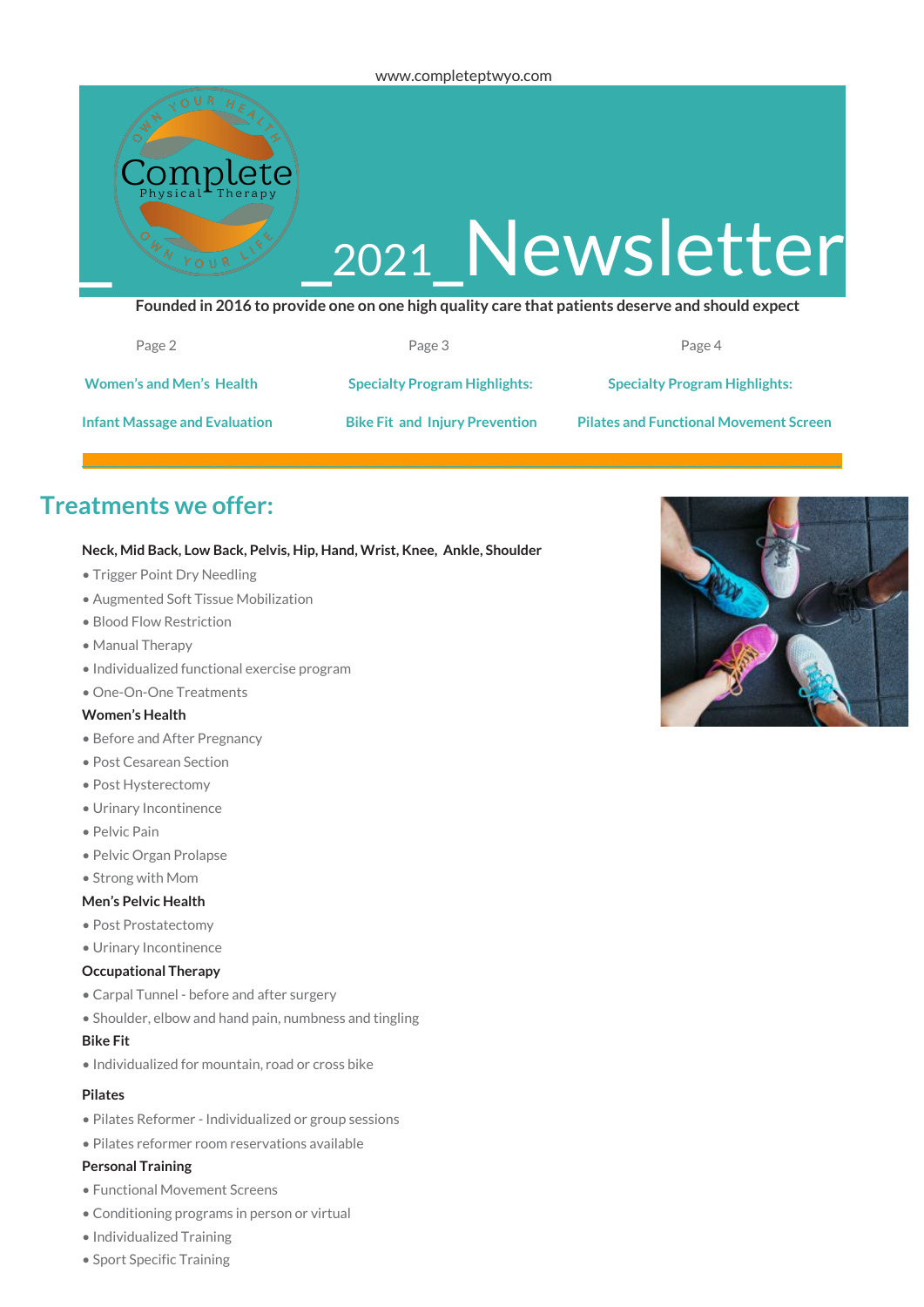## **Infant Massage and Evaluation - Megan Minton, MOTR/L**



## **Infant Massage**

Megan's role as the instructor is to facilitate and help enhance the loving relationship between an infant and their parents.

Infant massage is instantly gratifying for the parent as well as the infant/child. It naturally encompasses all of the elements of the bonding process. Every child and parent should be able to have the opportunity to experience the lifelong benefits that come from early bonds that are loving, healthy and secure. Megan will teach you how to do this, with a simple form of touch…Infant Massage.

## **Infant Evaluation**

Having an evaluation of your infant's development (**birth-3 years old)** is the first step in determining whether or not your infant needs early intervention or treatment. During an evaluation the child's developmental skills will be assessed. Child development is very complex and a comprehensive evaluation will determine how your child functions in several developmental areas such as: adaptive, gross motor, fine motor, language, and personal social skills. Testing not only sheds light on your babies' challenges, but it also gives us a better understanding of their strengths, too.

## **Womens and Mens Pelvic Health- Julie Maiers, PT, DPT**

## **Women's Pelvic Health**

Pelvic Health PT for Women is a service that women of all ages can benefit from. Women's Pelvic PT focuses on

Orthopedic deficits related to the pelvis, pelvic floor dysfunction with either a tight muscle, weak muscle and/or poor muscle coordination with movements and intra abdominal pressure (IAP). You will learn, if appropriate, good bowel and bladder habits as well. Pelvic PT is safe and treatment is fostered around your deficits, needs and goals.

# Men have a pelvic floor too! Men's pelvic health is

**Male Pelvic Health**

a service for men that experience pelvic impairments. There are several areas of concern and post surgical procedures that can cause pain, incontinence, and pelvic floor muscle dysfunction. You will learn about your specific areas of concern and build a plan of care to help you meet your goals. Primary care doctors and urologists commonly refer for male pelvic problems, but all men can call and request a therapy appointment on their own as well.

## **Ante and Postpartum PT**

PT helps Antepartum (before childbirth) women by reducing pain, correcting postural alignment, increasing strength, reducing myofascial tissue tension, improving muscle imbalance and lastly preparing for birthing.

Postpartum women benefit from skilled PT to reduce pain, correct pelvic and joint alignment after delivery, increase core (abdominal and PFM) strength and develop a specific home exercise program. The Ante and Postpartum women receive education, support and specific guidance is how to prepare and heal most effectively.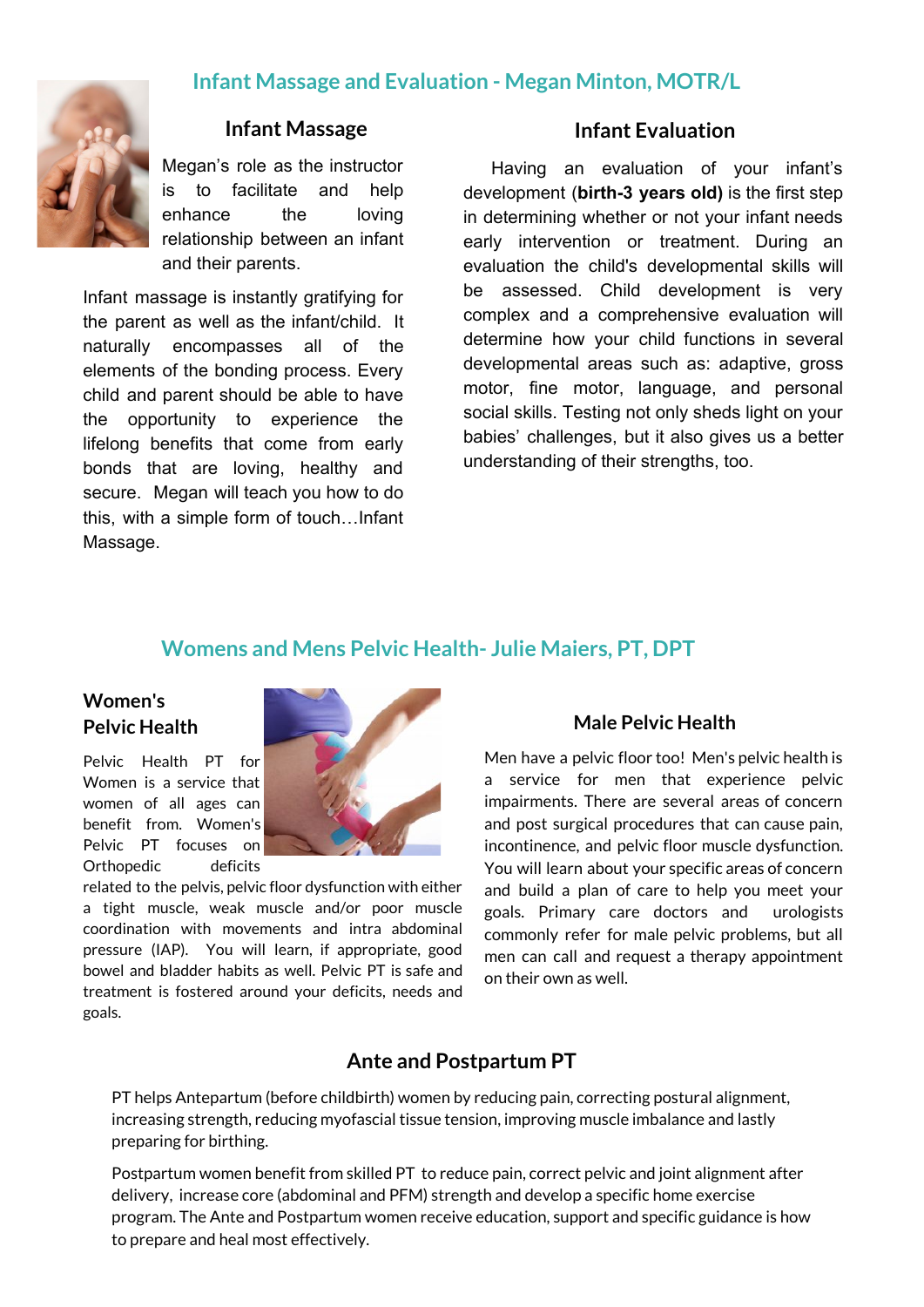# **Specialty Programs -**

- Winter and Summer conditioning- individual and group fitness
- Strong with Mom a program designed to bring women together to workout on their own or with their kids
- Functional Movement Screens
- Bike Fit
- Pilates

## **Bike Fit -Jennifer Frontiero, PT, DPT and Colby Frontiero**

Complete Physical Therapy offers professional bike fitting. A bike fit is designed to ensure your bike fits you properly. A proper bike fit can be the key to loving your bike even more, or never using it. Jennifer is a 14 year physical therapist and Colby has been working on bikes for over 20 years, they team up to give you a bike fit that will address all of your needs and concerns.

Proper bike fit means you have a position on the bike letting you ride as long as you want, as hard as you want, and help you stay comfortable the entire time. A good fit can also help prevent overuse injuries which result from an improper positioning on the bike. The correct position varies from person to person depending on factors like age, style of riding, and physical attributes. Making



sure you have a good bike fit will maximize your efficiency as well. If you want to ride longer, faster, and more comfortably, call to get your bike fit scheduled.



# **Injury Prevention- Fitness and Wellness Justin Kinner**

**How often do you get physical exercise for more than 30 minutes in a week?**

Did you know that just **30 minutes** of dedicated time to yourself a day improves your heart health and minimizes your risk for many chronic disease processes? It also helps release chemicals in your brain that help to reduce stress, boost your mood, improve clarity and can help with productivity among many other things.

## **Do you stretch after having physical exercise?**

Stretching after exercise helps to improve your flexibility, can help you to improve your circulation and increase blood flow to your muscles aiding in strength and recovery of your muscles.

## **How much sleep do you get on average?**

A good night's rest can boost your immunity, and strengthen your heart. It also can help prevent weight gain, improve your mood, which can increase your productivity and improve your memory.

These are just a few examples of things that often go unnoticed in busy lifestyles, when we commit to getting them done every day - it can help you to live a life free of injury.

Helping you to Own your Health, so that you can Own your Life!